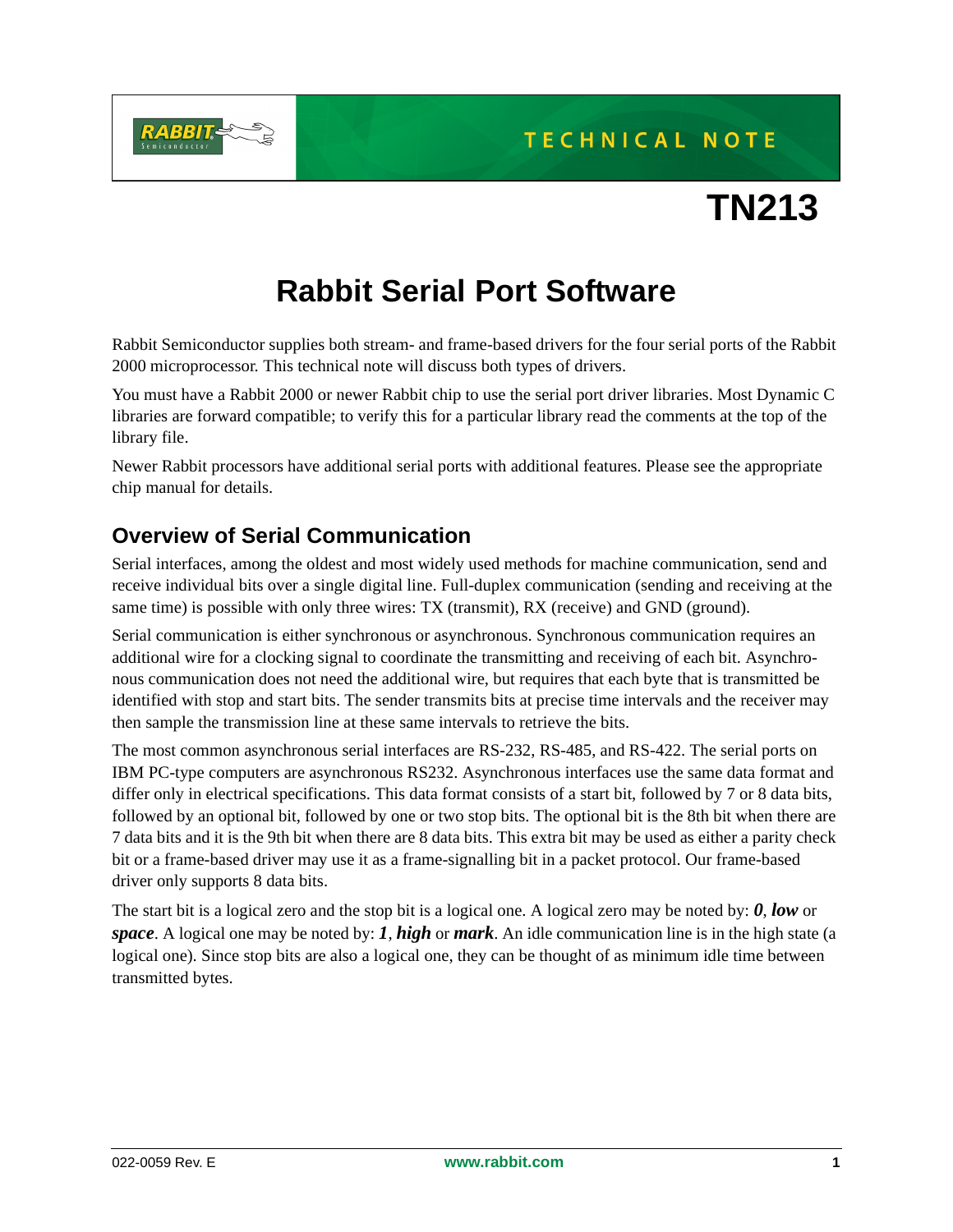## **Asynchronous Serial Drivers**

All four serial ports of the Rabbit 2000 microprocessor may be used for asynchronous communication; ports A and B may also be used for synchronous communication. The serial drivers that are provided with Dynamic C and described here are meant for asynchronous communication and would need modification to be used in the synchronous mode of either port A or B. (Synchronous drivers for an SPI interface are available starting with Dynamic C version 7.05.)

#### **Data Transfer and Interrupt Times**

The highest practical standard baud rate usable by the serial drivers is 115,200 bps. The Rabbit 2000 allows transmitting at much higher baud rates, but significant gaps in data begin to appear, limiting the actual transfer rate. Interrupt times for the serial driver interrupt service request (ISR) are approximately 500 cycles for transmitting a byte and 400 cycles for receiving a byte.

## **The Stream-Based Driver**

The stream-based serial driver is implemented by the Dynamic C library RS232.LIB. This library consists of circular buffers, an interrupt service routine and user interface functions.

There are two circular buffers for each of the four serial ports, one for reading (the receive buffer) and one for writing (the transmit buffer). These buffers temporarily hold data that is ready to transmit and data that has been received but not processed. The default size of these buffers is set to 31 bytes. The sizes can be changed using the macros XINBUFSIZE and XOUTBUFSIZE, where X refers to serial port A, B, C, or D. Valid sizes for the buffers are a power of 2 minus 1 (e.g., 15, 31, 63, 127).

A buffer size of  $2^n - 1$  enables masking for fast roll-over calculations.

#### **Stream-Based Driver Transmit and Receive Routines**

The standard transmit and receive routines in RS232. LIB are listed here. X is A, B, C or D, and designates the serial port. Complete function descriptions are in the *Dynamic C Function Reference Manual*.

- serXgetc() reads the next character in the receive buffer.
- serXread() reads a specified number of bytes in the receive buffer.
- serXpeek() looks at the next character in the receive buffer.
- serXputc() writes a character to the transmit buffer.
- serXputs() writes a null-terminated string to the transmit buffer.
- serXwrite() writes a specified number of bytes to the transmit buffer.

Except for serXpeek(), they all first lock the buffer they use and unlock it before returning. These functions rely on global data, making them non-reentrant. When using them with  $\mu$ C/OS-II, or another preemptive multitasker, only one process at a time will be able to use a particular serial port. The stream-based driver (a.k.a., the RS232 driver) is otherwise compatible with  $\mu$ C/OS-II.

The functions serXputs() and serXwrite() block. They do not return until the last of the data they are to write has been successfully placed into the circular buffer, at which point the functions return while the data transmission proceeds using the ISR.

**TIP:** The data transmission is complete when the statement (!serXwrUsed() &&  $BitRdPortI(SxSR, 2)$  is TRUE. This means that the output buffer is empty and the status register reports idle. Since there are cases where the tranmitter is off for short periods of time even when there is more data in the buffer, it is safest to test for both conditions.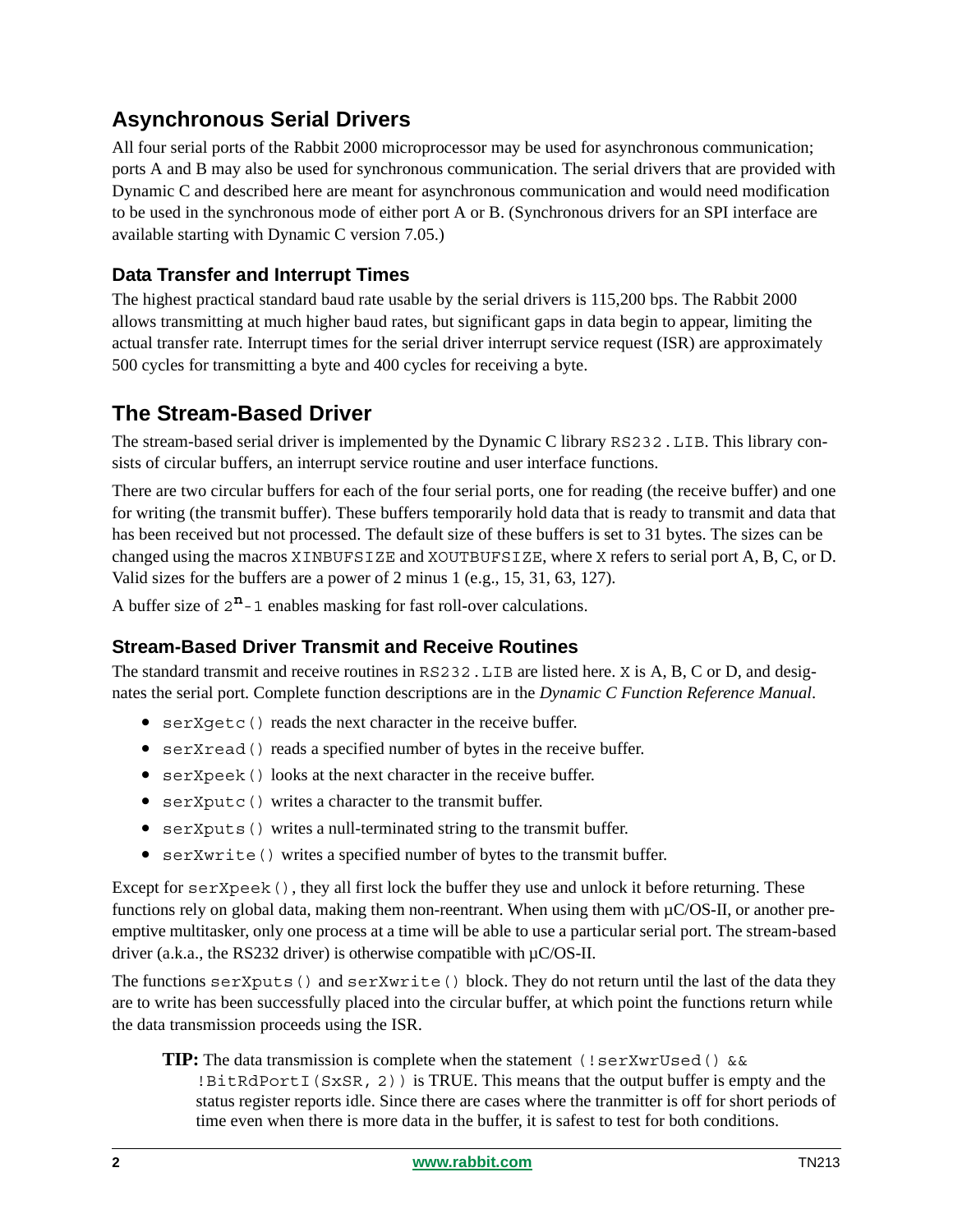#### **Stream-Based Driver Cofunction Routines**

Cofunction versions of the standard send and receive routines are provided by RS232.LIB. The receive functions use time-outs to exit if no characters are received. These functions are also considered non-reentrant with respect to preemptive multitaskers, so only a single task has access to a particular port at any one time.

The cofunction routines yield to other tasks while waiting for an operation to complete, but do not return to execute the next statement within their own costatement block until they have completed their operation. The transmitting functions yield to other tasks whenever the output buffer becomes full, while transmission takes place using the ISR.

Here is a list of the cofunction send and receive routines. X is A, B, C or D, and designates the serial port. Complete function descriptions are in the *Dynamic C Function Reference Manual.*

- cof serXgetc() yields to other tasks until a character is read from the receive buffer.
- cof serXgets() reads characters from the receive buffer until one of several conditions is met. Yields to other tasks if the buffer is locked or empty.
- cof serXread() reads the specified number of characters from the receive buffer unless a time-out occurs between characters. Yields to other tasks if the buffer is locked or empty.
- cof serXputc() writes a character to the transmit buffer. Yields to other tasks if the buffer is locked or full.
- cof serXputs() writes a null-terminated string to the transmit buffer. Yields to other tasks if the buffer is locked or full.
- cof serXwrite() writes the specified number of bytes to the transmit buffer. Yields to other tasks if the buffer is locked or full.

#### **Other Stream-Based Driver Routines**

The following functions make up the rest of the RS232 driver API. X is A, B, C or D, and designates the serial port. Complete function descriptions are in the *Dynamic C Function Reference Manual.*

- serCheckParity() tests 8-bit character for correct parity.
- serXclose() disable serial port.
- serXdatabits() configures serial port to use 7 or 8 data bits.
- serXgetError() get byte of error flags set since last call to the function.
- serXopen() enable serial port.
- serXparity() set parity mode.
- serXrdFlush() flushes receive buffer.
- serXrdFree() returns the number of bytes unused in the receive buffer.
- serXrdUsed() returns the number of bytes currently in use in the receive buffer.
- serXWrFlush() flushes transmit buffer.
- serXWrFree() returns the number of bytes available for use in the transmit buffer.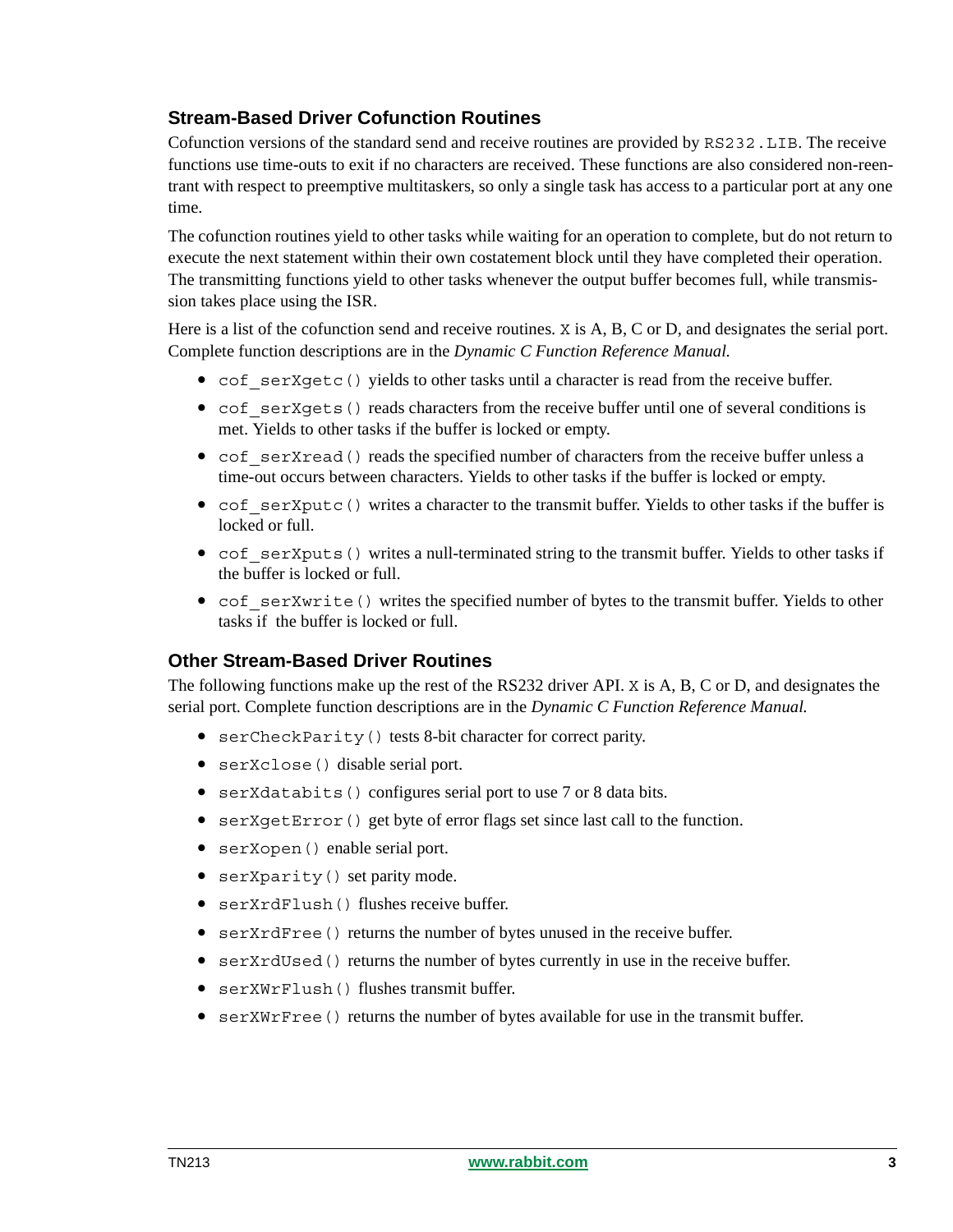#### **Using Alternate Pins**

All four serial ports share pins with parallel port C. Serial ports A and B can be configured to use the alternate pins of parallel port D instead. For those designing a board with the Rabbit 2000 microprocessor or a Z-World Core Module, to use the alternate pins of parallel port D for serial port A or B, include the appropriate macro definition in your application:

**#define SERA\_USEPORTD**

or

#### **#define SERB\_USEPORTD**

This is not necessary for the RCM2200, the RCM2300 or the RCM2250. The driver will define SERB USEPORTD when any of those board types are recognized.

If you have a Z-World controller board the choice to use the alternate pins of parallel port C or D for serial port B has already been made by the designers of the board. Consult the hardware user's manual for your Z-World board for more information.

#### **Using Flow Control with the RS232 Driver**

Sometimes a system can not process incoming data at the rate it is being transmitted. Buffers may be used in these situations, but they will overflow if the receiver is unable to keep up with the transmitter. Flow control solves the problem by allowing the receiver to signal when the transmitter should pause.

Flow control may be implemented in software or hardware. The RS232 driver uses hardware flow control. The two functions serXflowcontrolOn() and serXflowcontrolOff() are used to enable or disable hardware flow control. X is A, B, C or D, and designates the serial port.

The Rabbit is configured as a DTE (Data Terminal Equipment), meaning that the flow control line RTS (Request To Send) is an output asserted by the Rabbit when it is ready for more data, and CTS (Clear To Send) is an input that monitors the ready state of the system that is connected to the Rabbit. RTS and CTS are currently configured using #define macros to specify which port and bit a particular line will use. Here is an example of configuring RTS/CTS for Serial Port B.

| #define SERB RTS PORT   | PBDR | // use port B data register                     |
|-------------------------|------|-------------------------------------------------|
| #define SERB RTS SHADOW |      | <b>PBDRShadow</b> // use port B shadow register |
| #define SERB RTS BIT    | 6 —  | $\frac{1}{2}$ output                            |
| #define SERB CTS PORT   | PBDR | // input                                        |
| #define SERB CTS BIT    | 5    |                                                 |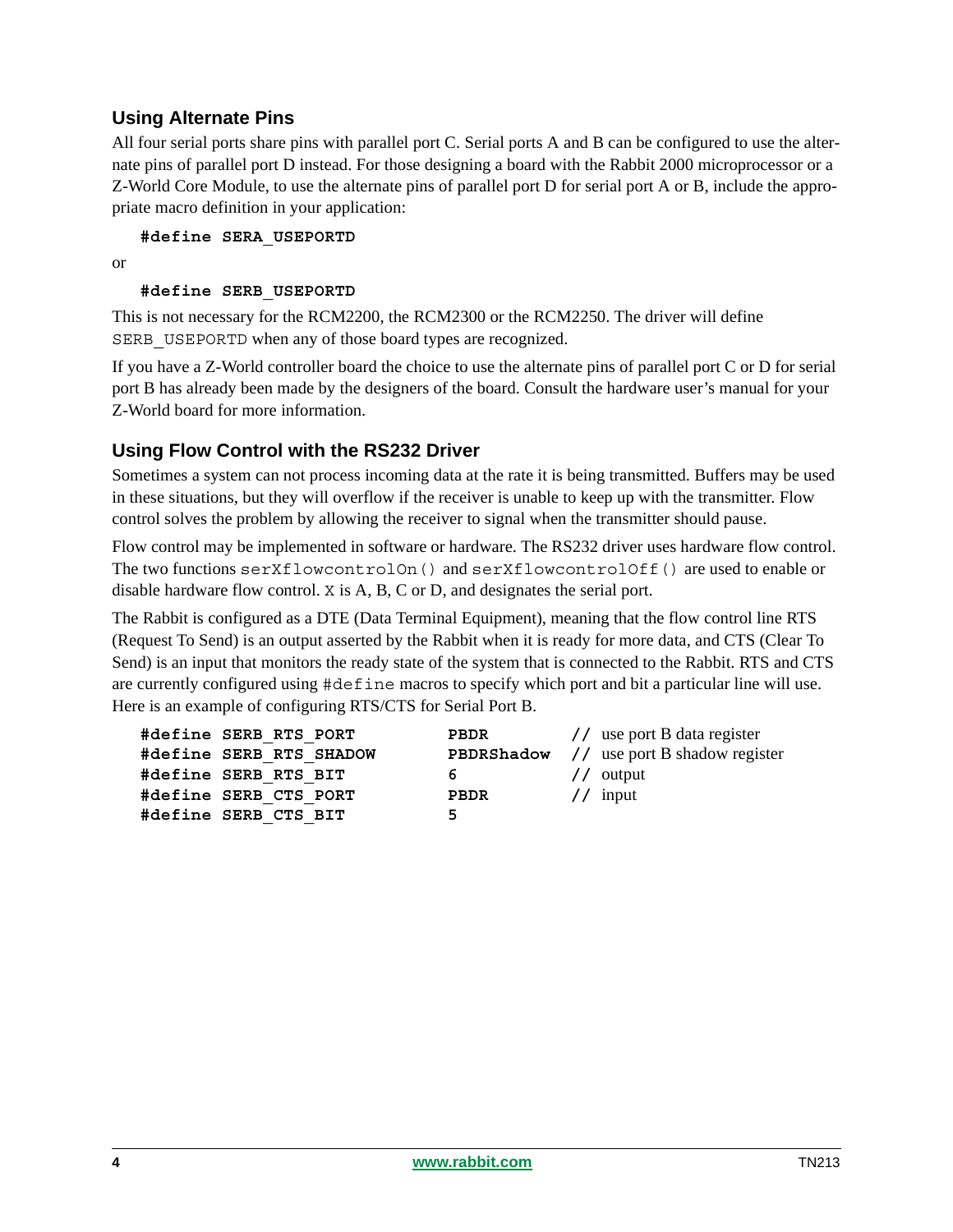## **The Frame-Based Driver**

The frame-based driver is implemented by the Dynamic C library PACKET.LIB. Unlike the RS232 driver with its point-to-point interface, the packet driver was designed for the multipoint communications of an RS485 interface.

The packet driver handles transmitting and receiving data packet formats in half-duplex mode. The supported packet formats are:

- **Gap**—packets that are separated in transmission by gaps of a set length. No such gaps exist within the packet. Modbus uses this technique for delimiting frames; an end of frame is recognized if a gap of more than 3.5 character times exists between characters.
- **9th Bit**—packets that use the 9th bit to mark the first byte in a packet. This is used in the Opto 22 protocol and others. The Rabbit 2000 supports transmitting and receiving a low 9th bit. Transmitting and receiving a high 9th bit is simulated by the packet driver. Using the 9th bit to mark the first byte in a packet precludes the use of a parity bit or an extra stop bit.
- **Start Character**—packets that use a special byte to mark the beginning of a packet. This is used in protocols that use ASCII rather than binary data.

The gap packet and start character modes can be configured to use the 9th data bit for parity or as an extra stop bit. This is done by a call to pktXsetParity().

#### **Recognizing Solitary Packets**

With 9th bit and start character packet formats, the driver assumes a packet is completely received when it recognizes another 'start packet' signal. This is a problem if a solitary packet is received. The solution to this is a user-defined function that can determine whether or not a packet is complete. The packet driver will call this user-defined function when pktXreceive() is called and the only packet available is the one currently being received. The prototype for the function is:

```
int test_packet(char *packet_bytes, int count);
```

| packet bytes | The current packet contents to test.       |
|--------------|--------------------------------------------|
| count        | The number of bytes in the current packet. |

The function should return 1 if the packet is complete. A pointer to test packet () is passed to pktXopen() when using 9th bit or start character packet formats. A null pointer is passed to pktXopen() when using the gap packet format.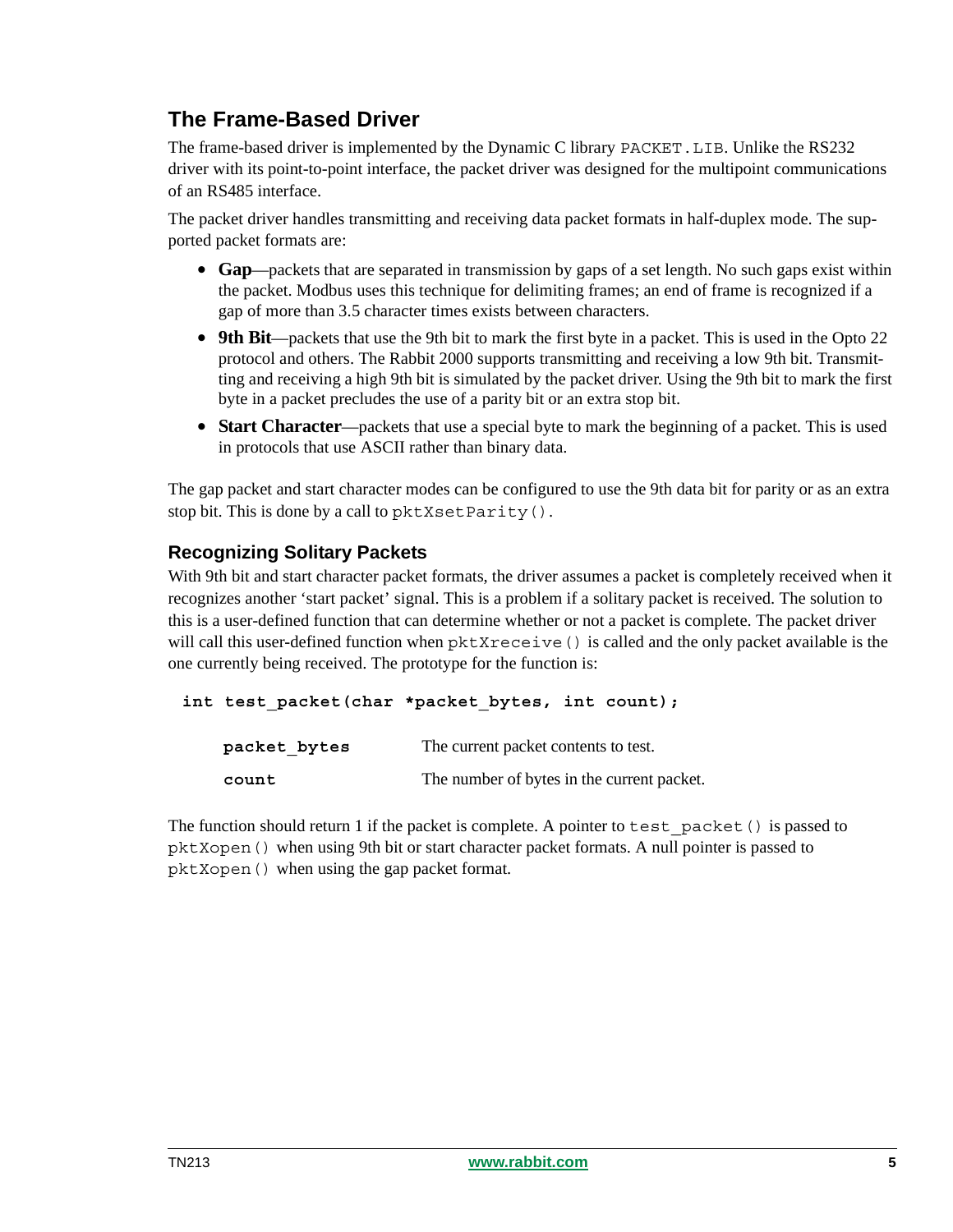#### **Packet Driver API**

Full descriptions for these functions are in the *Dynamic C Function Reference Manual*. The "X" in the function name designates the serial port: A, B, C, D, E or F.

#### **Open, Close, and Configuration Functions**

The open and close functions enable and disable serial communication over the specified port.

- pktXinitBuffers() allocates a block of extended memory for the packet driver.
- pktXopen() opens serial port, identifies baud rate, packet scheme and the user-supplied function that checks for packet completeness.
- pktXsetParity() configures 9th bit usage for gap and start character packet modes.
- pktXclose() disables the serial port ISR.

#### **Send and Receive Functions**

- pktXsend() initiates sending a packet.
- cof\_pktXsend() cofunction version of pktXsend().
- pktXreceive() gets a received packet if there is one.
- cof pktXreceive() the cofunction version of pktXreceive().

#### **Status and Error Checking Functions**

- pktXsending() returns true if a packet is currently being transmitted.
- pktXgetErrors() returns a byte of error flags.

#### **User-Defined Functions**

The packet driver is meant to be used with a variety of transceiver hardware, so some functions must be defined by the user. Each of these functions, listed below, take no arguments and return nothing.

- pktXinit() Initializes the communication hardware. Called inside pktXopen(). This function may be written in C. It will only be called once each time the packet driver is opened, so speed is not a major concern. This is where I/O pins should be configured and any other setup should be performed.
- pktXrx() Sets the hardware to receive data. This function must be written in assembly. Any registers besides the 8-bit accumulator A must be preserved first, and restored before returning. This function is called when the driver switches from transmit to receive mode once there are no packets to send. This function is necessary for half-duplex connections and other types of shared bus schemes so that the transmitter can be disabled, allowing other nodes to use the lines.
- pktXtx() Sets the hardware to transmit data. This function must be written in assembly. The same rules for register usage as for  $pktxrx$  () apply. This function is called whenever the driver switches from receive to transmit mode in response to an additional packet or packets being available for sending. A typical use of this function is to enable any necessary transmitter hardware.

See the sample program Samples/PKTDEMO.C for an example of how to write these user-supplied functions.